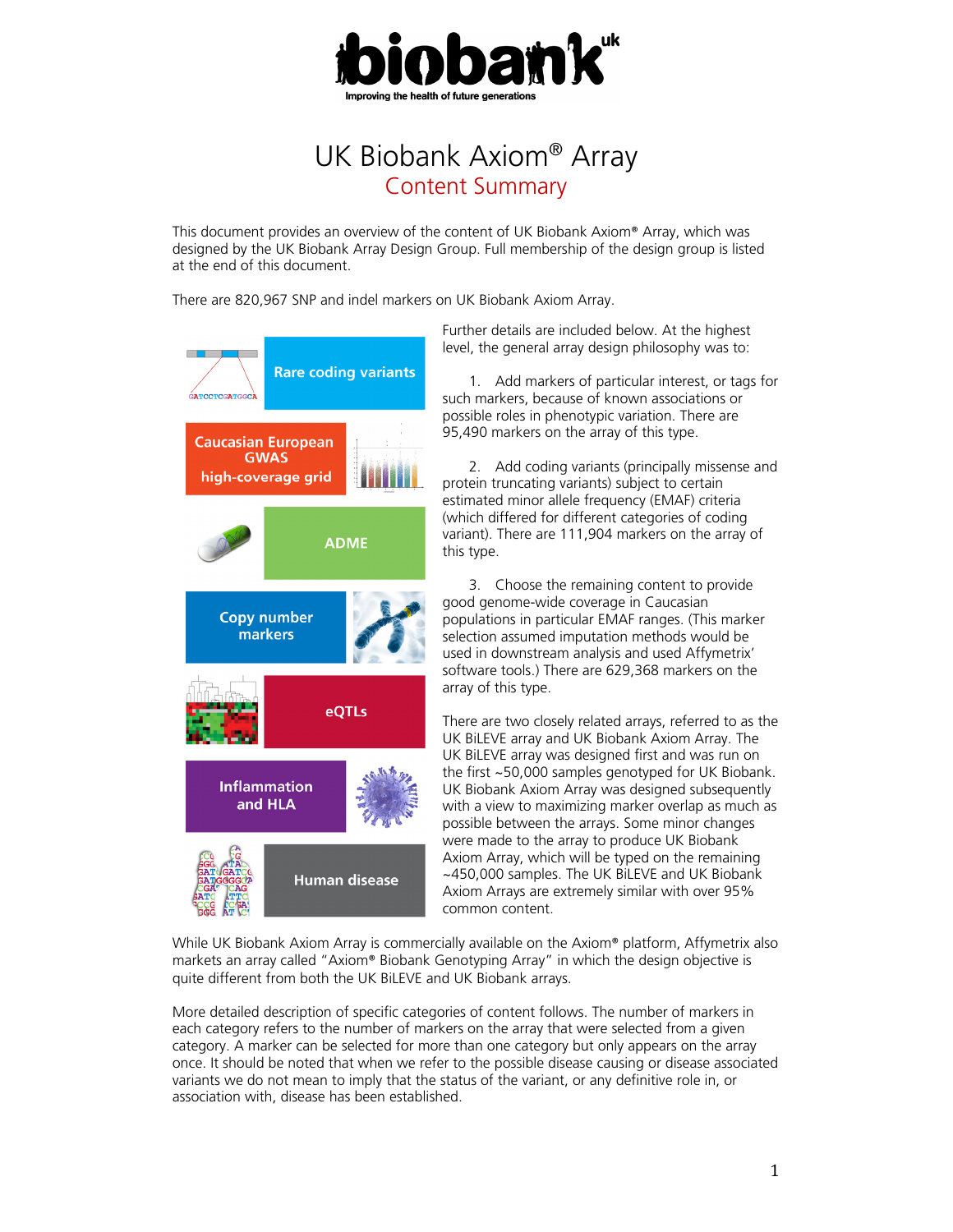# **UK Biobank Axiom® Array Content Summary**

| Category                                                                          | Number of markers |
|-----------------------------------------------------------------------------------|-------------------|
| <b>Markers of Specific Interest</b>                                               |                   |
| <b>Alzheimer's Disease</b>                                                        | 803               |
| ApoE                                                                              | 1,147             |
| Autoimmune/Inflammatory                                                           | 258               |
| <b>Blood Phenotypes</b>                                                           | 2,545             |
| Cancer common variants                                                            | 343               |
| Cardiometabolic                                                                   | 377               |
| eQTL                                                                              | 17,115            |
| Fingerprint                                                                       | 262               |
| <b>HLA</b>                                                                        | 7,348             |
| <b>KIR</b>                                                                        | 1,546             |
| Lung function phenotypes                                                          | 8,645             |
| Common mitochondrial DNA variants                                                 | 180               |
| Neurological disease                                                              | 19,791            |
| NHGRI GWAS catalog                                                                | 8,136             |
| Pharmacogenetics/ADME                                                             | 2,037             |
| Tags for Neanderthal ancestry                                                     | 11,507            |
| Y chromosome markers                                                              | 807               |
| Rare variants in cancer predisposition genes                                      | 6,543             |
| Rare variants in cardiac disease predisposition genes                             | 1,710             |
| Rare, possibly disease causing, mutations                                         | 13,729            |
| CNV regions for developmental delay, neuropsychiatric disorders and lung function | 2,369             |
| Rare coding variants                                                              |                   |
| Protein truncating variants                                                       | 30,581            |
| Other rare coding variants                                                        | 80,581            |
|                                                                                   |                   |
| Genome-wide coverage                                                              |                   |
| Genome-wide coverage for common variants                                          | 348,569           |
| Genome-wide coverage for low frequency variants                                   | 280,838           |
| <b>Total number of markers</b>                                                    | 820,967           |
|                                                                                   |                   |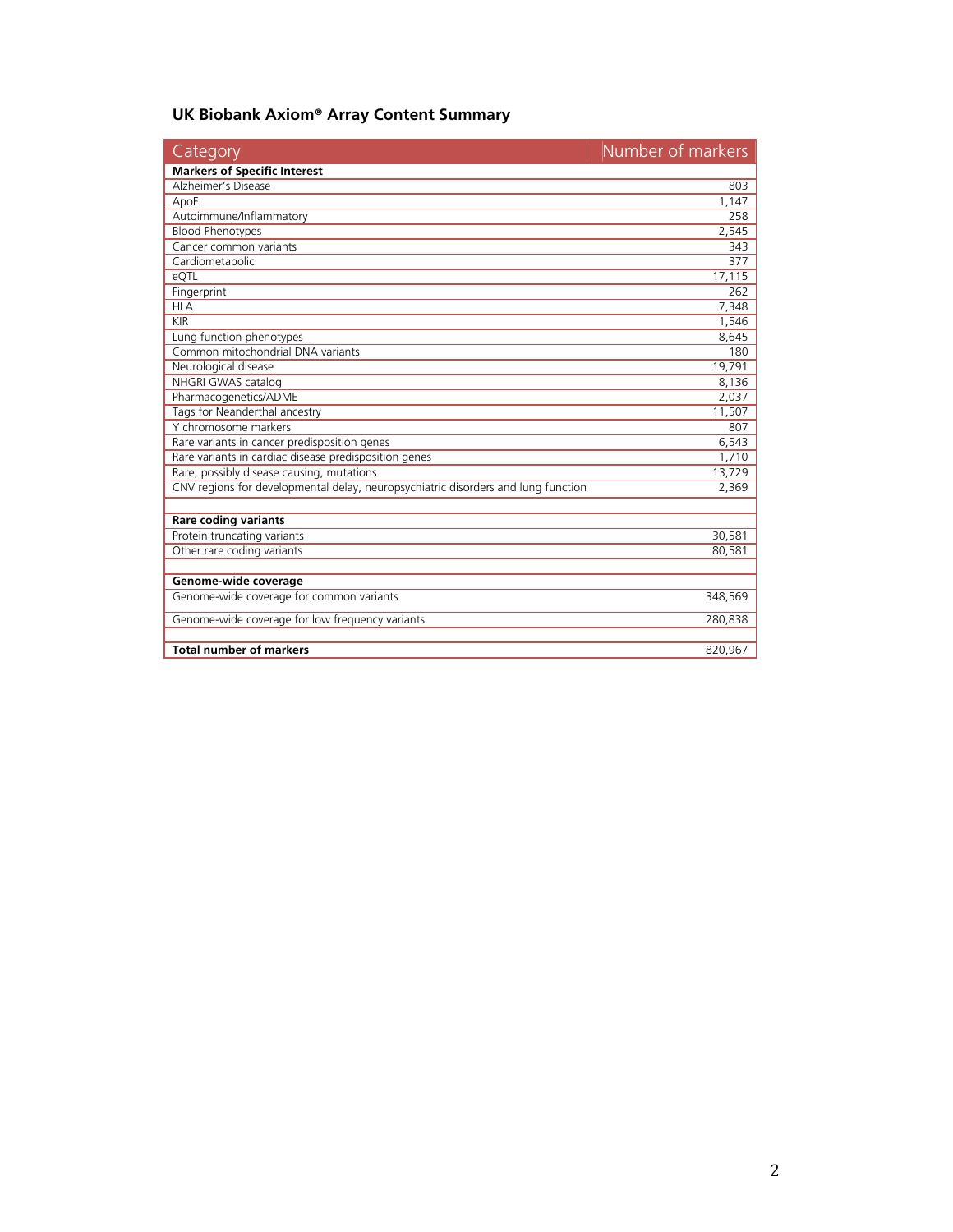# **1. Markers of Specific Interest**

# **1.1 Markers of particular phenotypic interest**

#### **Alzheimer's disease (803 markers)**

These markers were chosen from a list of variants showing some evidence for association with Alzheimer's disease from a meta-analysis of Alzheimer's genome-wide association studies (Lambert *et al.*, *Nat Genet.* 2013 Dec;45(12):1452-8.). Additionally, a set of mitochondrial markers which are suspected to be associated with Alzheimer's disease, provided to us by a collaborating Alzheimer's disease group, were added to the array.

#### **ApoE (1,147 markers)**

The two SNPs, rs429358 and rs7412, which define the ApoE isoforms known to be associated with risk of Alzheimer's disease and other conditions, were included on the array. In addition, a dense set of markers across the ApoE region were included.

#### **Autoimmune/Inflammatory (258 markers)**

Variants were included on the array which had evidence for association with specific autoimmune/inflammatory disorders (Ulcerative colitis, Crohn's disease, Type 1 diabetes, Graves disease, Hashimoto's thyroiditis and Celiac disease). These were identified by studies based on the Illumina Immunochip array (many will not appear in the NHGRI GWAS catalog as the array is not considered to be a genome-wide array).

#### **Blood Phenotypes (2,545 markers)**

Markers showing evidence for association with various blood phenotypes were chosen from GWAS and candidate gene studies. The phenotypes included regulation of formation of red blood cells and platelets, regulation of blood homeostasis and red cell blood groups.

#### **Cancer Common Variants (343 markers)**

Markers were chosen from the list of published common variants associated with cancer phenotypes identified via GWAS, as per the NHGRI GWAS catalog, as well as some recently published and some unpublished cancer-associated SNPs as at June 2013.

#### **Cardiometabolic (377 markers)**

Variants were included on the array which are known to be associated with various cardiometabolic traits (e.g. coronary disease, lipids, anthropometry, glycaemic markers, blood pressure). Many were discovered by GWAS follow-up studies based on the Illumina CardioMetabochip array and hence do not appear in the NHGRI GWAS catalog as the array is not considered to be a genome-wide array.

#### **eQTL (17,115 markers)**

eQTL markers were supplied from the GEUVADIS project in advance of their recent publication (Lappalainen *et al*., *Nature*. 2013 Sep 26;501(7468):506-11.), together with eQTLs for several other discovery projects including the MuTHER project, the ALSPAC project and the GENCORD project.

#### **Fingerprint (262 markers)**

Fingerprint is a set of SNPs used as fingerprint SNPs by the University of Washington and the Broad Institute. These have been shared among several major genotyping platforms to facilitate sample tracking. The set of Fingerprint markers from Affymetrix' Axiom® Biobank Genotyping Array were adopted for UK Biobank Axiom Array.

#### **HLA (7,348 markers)**

Genes in the HLA (chr6) region are known to be important in immune response but are not easily assayed directly on commercial arrays. Markers have been added to the array to facilitate imputation of the alleles at the classical Class I and Class II loci.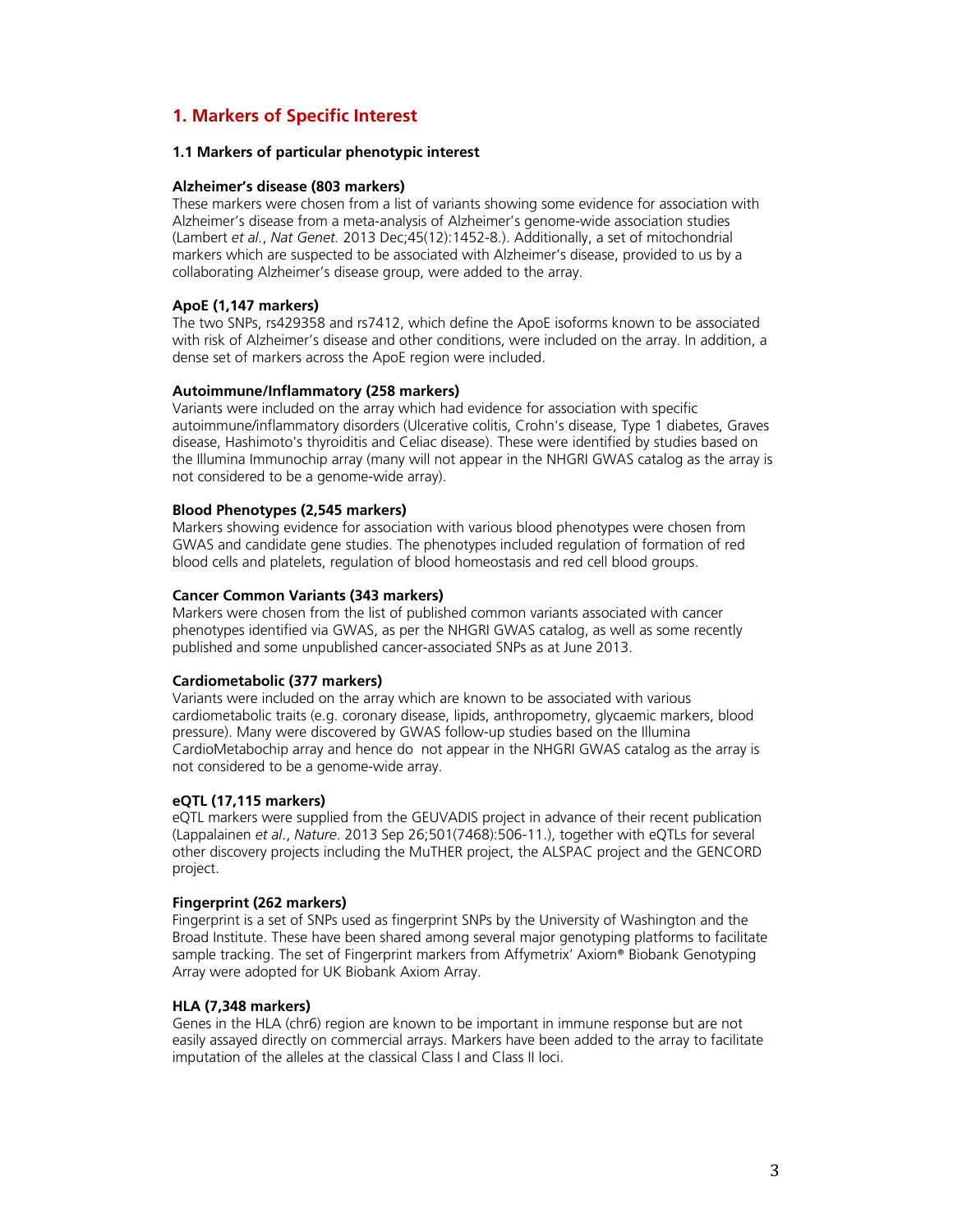#### **KIR (1,546 markers)**

Genes in the KIR (chr19) region are known to be important in immune response but are not easily assayed directly on commercial arrays. Markers have been added to the array to facilitate imputation of KIR genes.

## **Lung function phenotypes (8,645 markers)**

A set of markers with established or putative association with lung function, lung disease (including asthma, cystic fibrosis, chronic obstructive pulmonary disease, idiopathic pulmonary fibrosis and lung cancer) and/or smoking behavior were included on the array.

# **Common mitochondrial DNA variants (180 markers)**

A list of coding and non-coding mitochondrial DNA (mtDNA) population markers were included on the array. These could be used as a framework to generate complex phylogenetic networks and conduct mtDNA haplogroup comparisons. Additionally, a number of variants with possible associations with the commonest mitochondrial disorders have been included.

# **Neurological disease (19,791 markers)**

This list is comprised of a large number of rare possibly disease associated mutations for a variety of neurological diseases, as well as recently identified association hits. Cohorts of diseases considered included: Alzheimer's disease, frontotemporal dementia, progressive supranuclear palsy, amyotrophic lateral sclerosis and Parkinson's disease. Additionally, a number of markers were chosen from exome sequencing studies in the diseases above which are not present in controls or publicly available databases. The Neurological disease content on UK Biobank Axiom® Array aims to tag the same content as is on the Illumina NeuroX array.

#### **NHGRI GWAS catalog (8,136 markers)**

Markers were chosen directly from, or as tags for, markers in the NHGRI Catalog of Published Genome-Wide Association Studies as at January 2013.

### **Pharmacogenetics/ADME (2,037 markers)**

The ADME category consists of markers from the Pharmacogenomics Knowledgebase (http://www.pharmgkb.org/) with known relevance to drug metabolism, and some markers from Affymetrix' DMET™ Plus platform. The set of ADME markers from Affymetrix' Axiom® Biobank Genotyping Array were adopted for UK Biobank Axiom® Array.

# **Tags for Neanderthal ancestry (11,507 markers)**

There is known to be a small contribution to the genome of modern Europeans from Neanderthal DNA. Genetic segments or haplotypes thought to be inherited from our Neanderthal ancestors, but still present in modern populations, might be enriched for SNPs with functional effects. This set of markers aims to tag some such haplotypes. Markers were chosen from the set of markers identified as Neanderthal-derived that efficiently tag the Neanderthal haplotypes. Markers were also chosen from the set of Neanderthal-derived markers which are much more frequent (>3x) in modern European populations compared to modern African populations.

## **Y chromosome markers (807 markers)**

These markers define lineages on the male-specific region of the Y Chromosome, including markers to identify all the main branches of the Y Phylogeny. Markers were included that are present but rare in the UK to provide information about population frequencies of higher resolution sub-branches.

#### **1.2. Rare variants in disease predisposition genes**

#### **Rare variants in cancer predisposition genes (6,543 markers)**

The markers in this category are rare missense variants in proven cancer predisposition genes that have been reported in cases of disease. These were selected from sources including HGMD (Human Gene Mutation Database) and locus-specific databases. It is hoped that analysis of a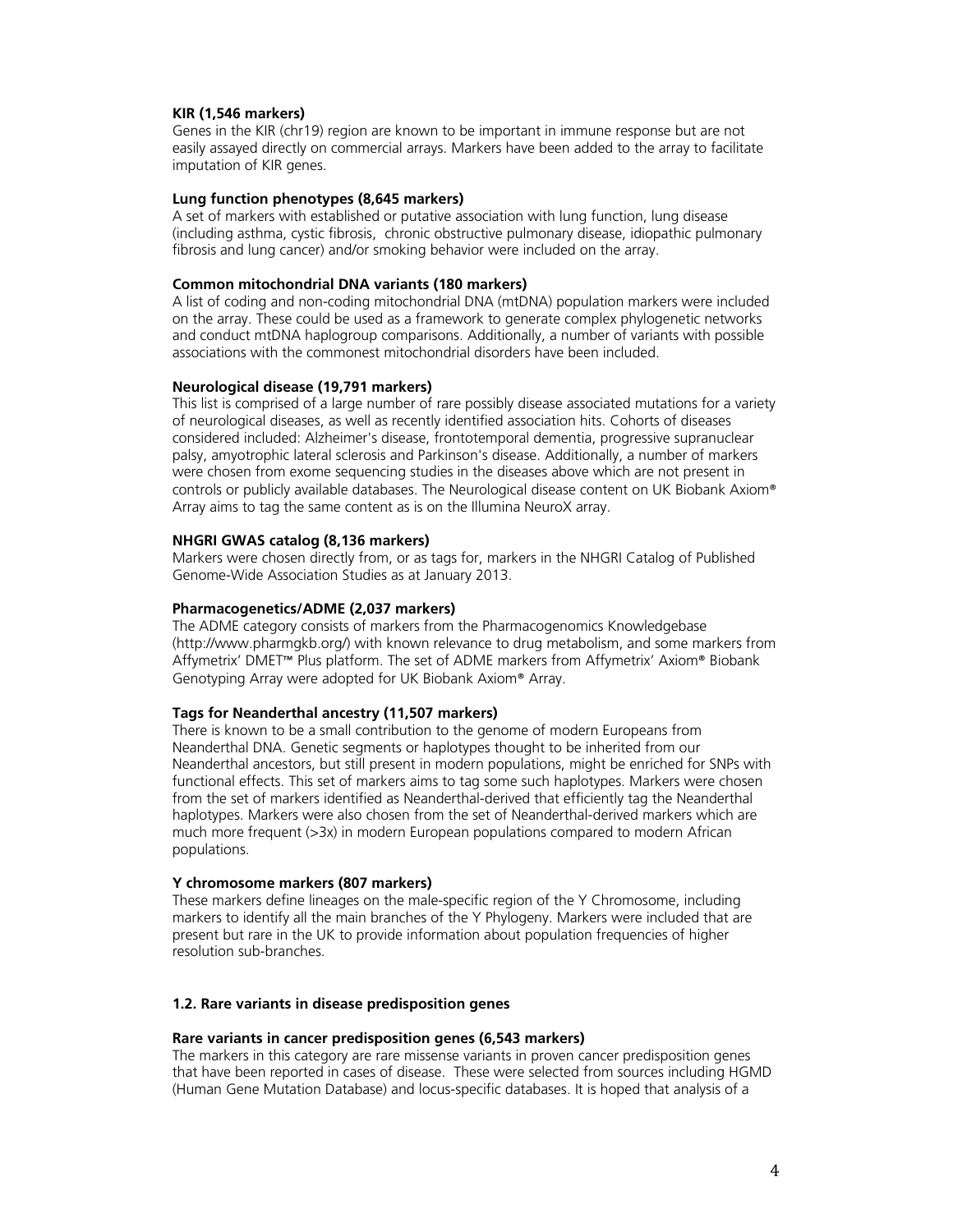large unselected population will allow improved stratification into non-pathogenic and pathogenic variants.

# **Rare variants in cardiac disease predisposition genes (1,710 markers)**

Rare variants in the genes, MYBPC3 and MYH7 were included on the array. A second set of markers were chosen from the ARVD/C locus specific database (http://www.arvcdatabase.info/) to look at variants in the genes DSC2, DSG2, DSP, JUP and PKP2. Additionally, some markers were chosen from HGMD for genes related to cardiac disease and haemochromatosis. It is hoped that analysis of a large unselected population will allow improved stratification into nonpathogenic and pathogenic variants.

#### **Rare, possibly disease causing, mutations (13,729 markers)**

Markers were chosen to allow investigation of the frequency of a set of rare, possibly disease causing mutations from HGMD, for some disorders relevant to lung function and other phenotypes. Additional content was added to the array from the set of markers in HGMD which are polymorphic in the Exome Aggregation Consortium (ExAC) data.

# **1.3 Copy number variants (CNVs)**

## **CNV regions for developmental delay, neuropsychiatric disorders and lung function (2,369 markers)**

In a set of 67 CNVs, selected for developmental delay phenotypes (see Cooper *et al*., *Nat Genet.* 43(9):838-846 (2011) and the DECIPHER database http://decipher.sanger.ac.uk), markers were added where necessary to ensure dense coverage within the CNV region, and where breakpoints were known, assays were included for the breakpoints if possible. Markers were also added to ensure coverage of a small number of CNVs which have shown suggestive evidence of association with lung function and a small number of candidate CNV regions for which there was interest to test association with lung function and related phenotypes.

# **2. Rare coding variants**

Using the content from Affymetrix' Axiom® Exome Genotyping Arrays as a starting point, data available from the Exome Chip and exome sequencing experiments was used to estimate allele frequencies in the UK population. Where this allele frequency data suggested that even in the large sample size (500,000) in the UK Biobank relatively few copies of the minor allele would be seen, it was expected that there would be limited power to see any effects, and so such markers were not chosen for the array. Protein truncating variants (PTV) had a lower frequency cut-off than other coding variants. The actual cut-offs used involved a trade-off between allele frequency and the amount of real estate on the array needed to genotype the marker. Data from three sources was used to assess allele frequency: UK Illumina Exome Chip data and Exome Aggregation Consortium (ExAC) European exome sequencing data (from the Broad Institute) and the UK10K non-Finnish exome sequencing data. Additional PTV content was added from interrogation of the ExAC data, not all of which data were available at the time of the design of Axiom Exome Genotyping Arrays.

Inclusion criteria based on estimated minor allele frequency (EMAF) are given below.

# **2.1 Protein truncating variants (30,581 markers)**

Variants which truncate proteins (e.g. premature stop, frameshift, loss of start) are natural candidates to cause Loss of Function of that copy of the gene. Variants were included on the array as follows.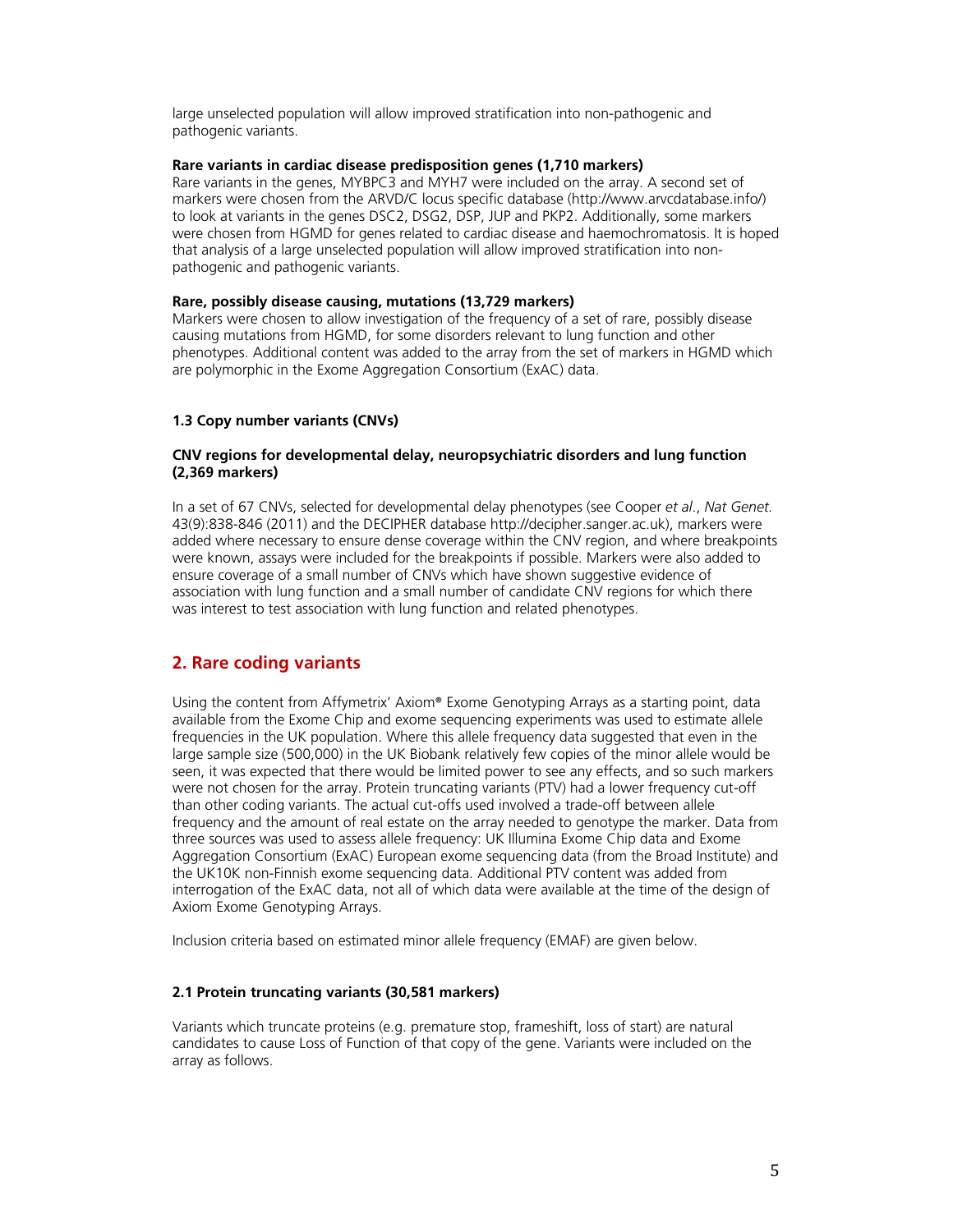All PTV variants with EMAF > 0.0002 PTV variants with 0.00005 < EMAF < 0.0002 which require either 1 or 2 features\* .

Additional PTV variants were chosen that were present in the ExAC exomes which were not on the commercial Axiom® Biobank Genotyping Array, with EMAF > 0.0002.

# **2.2 Other rare coding variants (80,581 markers, primarily Missense)**

Variants were included on the array as follows.

Coding variants with EMAF > 0.001 Variants with 0.0004 < EMAF < 0.001 which require either 1 or 2 features\*. Variants with 0.0002 < EMAF < 0.0004 which require only 1 feature\*.

# **3. Genome-wide Coverage**

 

#### **3.1 Genome-wide coverage for common variants (348,569 markers)**

348,569 markers were selected using Affymetrix' imputation aware marker choice algorithms (Hoffman et al, Genomics 98 (2011) 422–430) to provide genome-wide coverage in Caucasian European populations of common (EMAF≥5%) markers (using the EUR panel defined as the GBR, CEU, FIN, IBS and TSI samples from 1000G). This explicitly included the set of 246,055 markers on Affymetrix' Axiom Biobank Genotyping Array selected to capture common (EMAF≥5%) variation.

#### **3.2 Genome-wide coverage for low frequency variants (280,838 markers)**

280,838 markers were selected using Affymetrix' imputation aware marker choice algorithms to provide genome-wide coverage in Caucasian European populations of low frequency (1%<EMAF<5%) markers (using the EUR panel described above).

Genome-wide imputation coverage in the EUR panel (see above for definition) estimated by Affymetrix:

| Category      | EMAF range                | Mean $r^2$ | % of markers with<br>$r^2 > 0.8$ |
|---------------|---------------------------|------------|----------------------------------|
| Common        | $5\% \leq EMAF \leq 50\%$ | ገ ዓ2       | 90.1%                            |
| Low frequency | $1\% < EMAF < 5\%$        | 0.785      | 67.1%                            |

<sup>\*</sup> A feature is the smallest unit of real estate on Affymetrix' Axiom UK Genotyping Array. Typical AT or GC SNPs require 4 features, other SNPs require 2 features. Some previously validated SNPs only require a single feature.